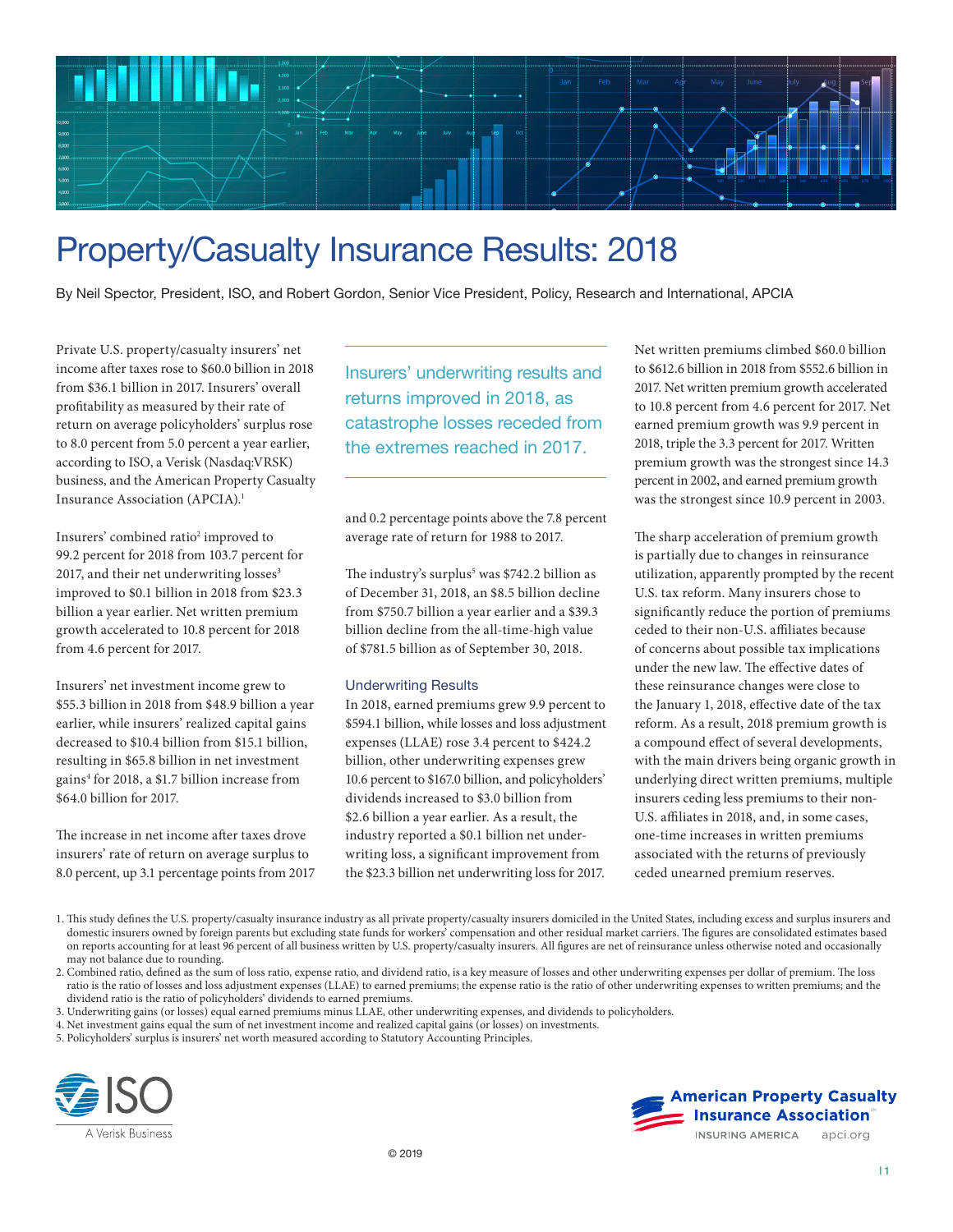To assess the underlying direct premium growth, ISO compiled premiums for a large cohort of insurers whose annual data was available for both 2017 and 2018. This cohort represents more than 95 percent of total net written premium for the industry. Aggregated net written premium for these insurers grew 10.8 percent in 2018, while direct written premium grew approximately 5.6 percent; that is, changes in reinsurance generated almost half of the net premium growth in 2018. Still, direct written premium growth in 2018 has also accelerated. For comparison, written premium growth has remained below 5.0 percent both on a direct and net basis every year from 2004 through 2017.

The 3.4 percent LLAE increase in 2018 is the lowest annual LLAE change rate since the 5.5 percent decline in 2013, which took place in the wake of the losses from Superstorm Sandy in 2012. Similar to the decline in 2013, the slowdown in 2018 was largely driven by a decrease in catastrophe losses. Private U.S. insurers' net LLAE from catastrophes declined \$6.2 billion to \$43.3 billion in 2018 from \$49.5 billion a year earlier. Net LLAE for losses other than catastrophes rose 5.6 percent, to \$380.8 billion in 2018 from \$360.8 billion in 2017.

Private U.S. insurers' net LLAE includes both their domestic and foreign catastrophe losses.<sup>6</sup> The \$43.3 billion in net LLAE from catastrophes in 2018 is primarily attributable to catastrophes that struck the United States, even though some U.S. insurers incurred nontrivial losses from Typhoon Jebi, which hit Japan in August 2018, and from other non-U.S. events.

Reflecting the differences between premium growth and the growth in LLAE and other costs of providing insurance, the combined ratio improved to 99.2 percent in 2018 from 103.7 percent in 2017.

Underwriting results benefited from \$13.0 billion in favorable development of LLAE reserves in 2018, based on new information and updated estimates for the ultimate cost of claims from prior accident years. In recent years, the industry has consistently reported

favorable reserve development. In addition to the better-than-expected claims experience on long- and medium-tail lines, significant favorable reserve development is also reported on short-tail lines due to salvage and subrogation not reflected in the original LLAE estimates. The \$13.0 billion of favorable reserve development in 2018 exceeds the amounts reported in each of the four prior years but is still below \$15.6 billion of favorable development in 2013. Favorable development reduced the combined ratio by 2.2 percentage points in 2018 and by 1.6 percentage points in 2017.

Net premium growth accelerated, helped by changes in reinsurance agreements.

Excluding development of LLAE reserves, net LLAE grew \$18.1 billion, or 4.3 percent, to \$437.2 billion in 2018 from \$419.1 billion in 2017. Excluding development of LLAE reserves, net noncatastrophe LLAE grew \$26.1 billion, or 7.1 percent, to \$395.9 billion in 2018 from \$369.8 billion a year earlier. The decrease in LLAE attributable to catastrophes subtracted 1.9 percentage points from the change in the loss ratio, while the combined impact of catastrophes and changes in reserve development subtracted 2.7 percentage points from the change in the loss ratio in 2018.

The \$0.1 billion net loss on underwriting in 2018 was negligible compared to the \$594.1 billion in net premiums earned during the period. The \$23.3 billion net loss on underwriting in 2017 amounted to 4.3 percent of the \$540.6 billion in net premiums earned during that period.

While the overall net written premium growth rate in 2018 increased to 10.8 percent from 4.6 percent a year earlier and the combined ratio improved to 99.2 percent from 103.7 percent, the dynamics varied across industry segments.

Net written premium growth for insurers writing mostly personal lines accelerated to 6.7 percent in 2018 from 6.3 percent a year earlier. Excluding mortgage and financial guaranty insurers, net written premium growth for insurers writing predominantly commercial lines jumped to 19.3 percent in 2018 from 4.2 percent in 2017. The bulk of the changes in reinsurance utilization was concentrated in this segment. Premium growth for insurers writing more balanced books of business more than tripled from 1.9 percent in 2017 to 6.3 percent in 2018.

Underwriting profitability as measured by the combined ratio improved across all segments. Excluding mortgage and financial guaranty insurers, commercial lines insurers' combined ratio improved 2.9 percentage points to 101.4 percent in 2018. Personal lines insurers' combined ratio improved 5.5 percentage points to 96.9 percent, and balanced insurers' combined ratio improved 4.0 percentage points to 101.7 percent in 2018 from 105.8 percent in 2017.

#### Investment Results

Insurers' net investment income—primarily dividends from stocks and interest on bonds increased 13.2 percent to \$55.3 billion in 2018 from \$48.9 billion in 2017. Insurers' realized capital gains on investments decreased to \$10.4 billion in 2018 from \$15.1 billion a year earlier. Combining net investment income and realized capital gains, overall net investment gains increased \$1.7 billion, or 2.7 percent, to \$65.8 billion in 2018 from \$64.0 billion a year earlier.

Net investment income growth in 2018 was significantly affected by the timing and magnitude of dividends from insurers' subsidiaries outside the U.S. property/casualty universe. Such dividends can include the earnings accumulated within subsidiaries over a long time. Excluding two insurers most notable for large changes in their investment income from such "external" subsidiaries, net investment income grew 4.7 percent.

Insurers' net investment income increased 13.2 percent, while average cash and invested assets for 2018 grew 3.6 percent compared

6. Net LLAE from catastrophes also includes revisions to LLAE from catastrophes that occurred during prior periods but excludes LLAE covered by the National Flood Insurance Program, residual market insurers, and foreign insurers and reinsurers.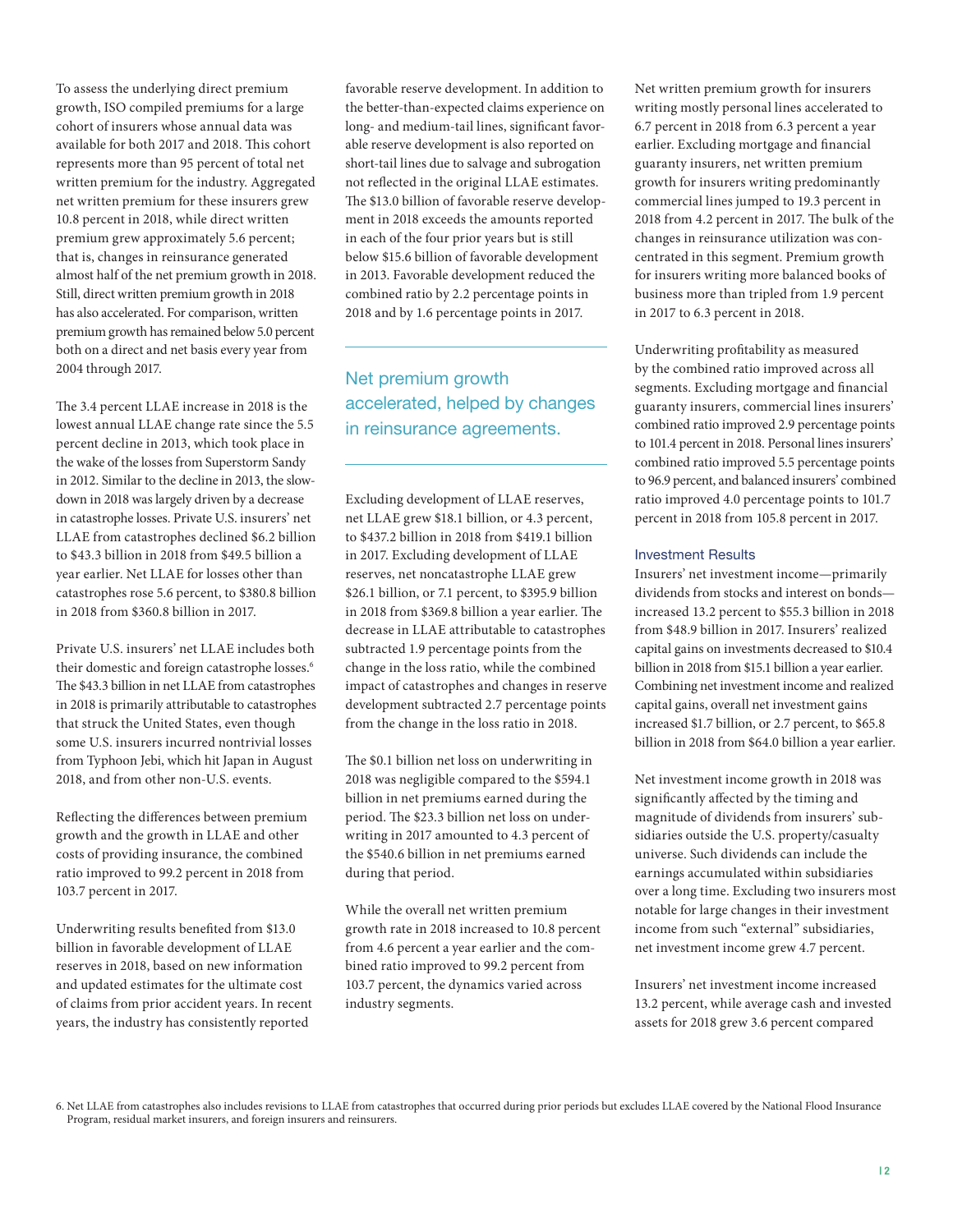with 2017. The yield on insurers' investments in 2018 was 3.4 percent, an increase of 0.3 percentage points from a year earlier and the same as the average annual yield for the last ten years. From 1960 to 2017, insurers' annual investment yield averaged 5.0 percent but ranged from as low as 2.8 percent in 1961 to as high as 8.2 percent in 1984 and 1985. In recent years, investment yields have trended downward, and annual yields have not exceeded 4.0 percent since 4.2 percent for 2008. On a full-year basis, insurers' annual investment yield steadily declined from 4.6 percent for 2005 to 3.1 percent for both 2016 and 2017. Recent increases in the federal funds rate are expected to eventually push up yields on insurers' investments, and 2018 results seem to indicate a turn in investment performance. However, the 0.3-percentage-point increase in yield in 2018 was largely attributable to the timing and magnitude of dividends from insurers' "external" subsidiaries. Excluding the two insurers most affected by such dividends, the investment yield actually increased less than 0.1 percentage point in 2018, remaining at the historically low level.

### Investment returns remained low, even though investment income increased 13.2 percent.

Combining the \$10.4 billion in realized capital gains in 2018 with the \$41.4 billion in unrealized capital losses<sup>7</sup> during the same period, insurers posted \$30.9 billion in overall capital losses for 2018, a \$104.9 billion decrease from 2017. Unrealized capital losses in 2018 are the second-largest ever, exceeded only by \$52.9 billion in 2008. In both 2008 and 2018, insurers' massive unrealized capital losses were driven by steep declines in the stock market suppressing the value of securities on the balance sheets of insurers. Over the 30 years from 1989 to 2018, insurers' total capital gains have averaged \$11.8 billion per year, ranging from as low as negative \$72.7 billion in 2008, due to the financial crisis, to as high as \$73.9 billion in 2017.

#### Pretax Operating Income

Pretax operating income<sup>8</sup> soared \$36.3 billion to \$56.6 billion for 2018 from \$20.3 billion for 2017. The rise in operating income was the combined result of the \$23.2 billion improvement in net underwriting results, the \$6.6 billion increase in miscellaneous other income, and the \$6.4 billion increase in net investment income. Total other income in 2017 was suppressed by the \$6.3 billion accounting loss recorded by a major insurer on a retroactive reinsurance transaction that closed in first-quarter 2017. As a result, the return of total other income to a more typical level in 2018 represented a significant increase from a year earlier.

#### Net Income after Taxes

Combining operating income, realized capital gains (losses), and federal and foreign income taxes, the insurance industry's net income after taxes rose \$23.9 billion to \$60.0 billion for 2018 from \$36.1 billion for 2017. The net income after taxes for 2018 is well above the \$43.4 billion average annual income for the last ten years and is the highest annual income since \$63.4 billion in 2013.

#### Policyholders' Surplus

Policyholders' surplus decreased \$8.5 billion to \$742.2 billion as of December 31, 2018, from \$750.7 billion as of December 31, 2017. Additions to surplus in 2018 included \$60.0 billion in net income after taxes and \$8.3 billion in net additional capital provided to insurers. The deductions from surplus consisted of \$31.7 billion in dividends to shareholders, \$41.4 billion in unrealized capital losses on investments (not included in net income), and \$3.8 billion in miscellaneous charges against surplus.

The \$41.4 billion in unrealized capital losses on investments contrasts with \$58.8 billion in unrealized capital gains a year earlier. The net \$8.3 billion of additional capital provided to insurers in 2018 compares with \$2.6 billion provided in 2017. Dividends to shareholders increased \$7.8 billion, or 32.6 percent, to \$31.7 billion in 2018 from \$23.9 billion in 2017. Miscellaneous charges against surplus decreased to \$3.8 billion in 2018 from \$23.8 billion in 2017.

As of December 31, 2018, the premium-tosurplus ratio (using 12-month trailing premiums) increased to 0.83 from 0.74 as of December 31, 2017. At the same time, the ratio of loss and loss adjustment expense reserves to surplus increased to 0.85 as of December 31, 2018, from 0.82 a year earlier. These ratios remain low when compared with their historical levels, due to surplus growing more rapidly than premiums or reserves. For example, during the 20 years ending 2017, the average premiumto-surplus ratio was 0.89 and the LLAEreserves-to-surplus ratio was 1.06.

Policyholder surplus at year-end 2018 was the second highest year-end surplus ever

#### Fourth-Quarter Results

The property/casualty insurance industry's consolidated net income after taxes fell to \$10.5 billion in fourth-quarter 2018 from \$13.7 billion in fourth-quarter 2017. Property/ casualty insurers' annualized rate of return on average surplus fell to 5.5 percent in fourthquarter 2018 from 7.5 percent a year earlier.

The \$10.5 billion in net income after taxes for the insurance industry in fourth-quarter 2018 was the net result of \$10.1 billion in pretax operating income, \$1.1 billion in realized capital gains on investments, and \$0.8 billion in federal and foreign income taxes.

The industry's \$10.1 billion in pretax operating income for fourth-quarter 2018 compares with \$10.0 billion in operating income a year earlier. The industry's fourth-quarter 2018 pretax operating gain was the net result of \$4.8 billion in net losses on underwriting, \$14.5 billion in net investment income, and \$0.5 billion in miscellaneous other income. Net underwriting losses doubled to \$4.8 billion in fourth-quarter 2018 from \$2.4 billion in fourth-quarter 2017.

Net LLAE from catastrophes included in private U.S. insurers' financial results in

7. Unrealized capital gains or losses contribute directly to surplus change, but they do not affect net income.

<sup>8.</sup> Pretax operating income is the sum of net gains or losses on underwriting, net investment income, and miscellaneous other income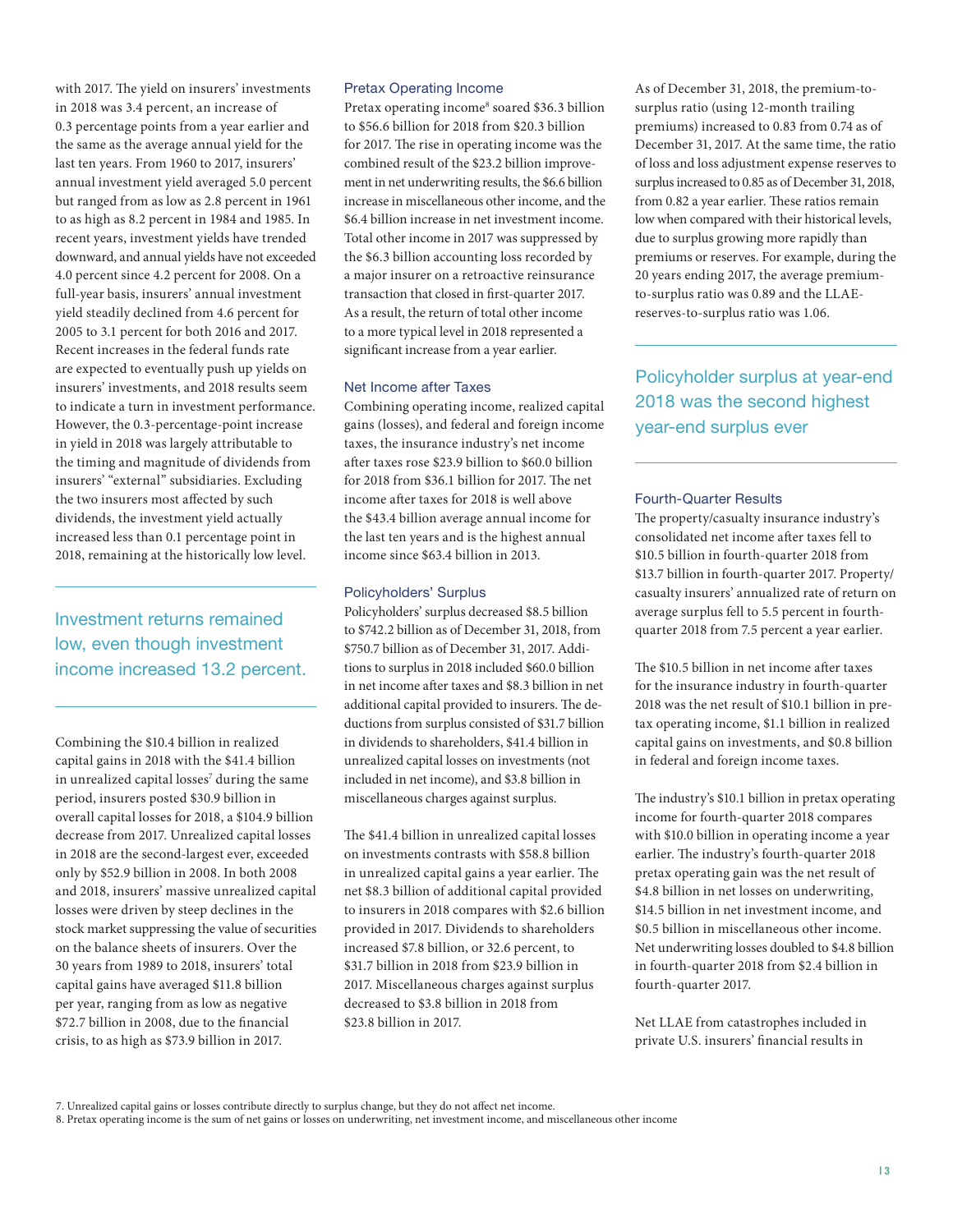fourth-quarter 2018 increased to \$17.3 billion from \$10.6 billion in fourth-quarter 2017.9 The contribution of catastrophe LLAE to the fourth-quarter combined ratio increased to 11.5 percentage points in 2018 from 7.8 percentage points in 2017.

Fourth-quarter 2018 net underwriting losses amounted to 3.2 percent of the \$151.3 billion in premiums earned during the period, and the fourth-quarter 2017 ratio of net underwriting losses to earned premiums was 1.7 percent. The industry's combined ratio deteriorated to 104.6 percent in fourth-quarter 2018 from 102.5 percent in fourth-quarter 2017. Over the last 30 years, the fourth-quarter combined ratio averaged 106.0 percent but reached as high as 123.3 percent in 1992 and as low as 94.9 percent in 2014.

Net written premiums rose \$11.8 billion, or 9.0 percent, to \$143.8 billion in fourth-quarter 2018 from \$132.0 billion in fourth-quarter 2017. That was the 35th consecutive quarter of growth in written premiums, beginning in the second quarter of 2010 and following 12 quarters of declines. Similar to the premium growth for the entire year 2018, written premium growth in fourth-quarter 2018 was bolstered by changes in reinsurance utilization.

Net earned premiums grew 11.5 percent to \$151.3 billion in fourth-quarter 2018

Total capital losses of \$44.9 billion in fourth-quarter 2018 are the highest quarterly losses on the record.

from \$135.7 billion in fourth-quarter 2017. LLAE grew 15.6 percent to \$114.0 billion in fourth-quarter 2018 from \$98.6 billion in fourth-quarter 2017. Noncatastrophe LLAE increased 9.8 percent to \$96.6 billion from \$88.0 billion in fourth-quarter 2017. The reported results for fourth-quarter 2018 were also affected by \$1.7 billion in favorable LLAE reserve development, compared with \$2.1 billion of favorable LLAE reserve development in fourth-quarter 2017. Excluding catastrophes and reserve development, fourth-quarter LLAE grew 9.4 percent, lagging earned premium growth. The fourth-quarter loss ratio, adjusted to remove catastrophes and reported reserve development, improved to 65.2 percent in 2018 from 66.4 percent in 2017.

Net investment income for the industry increased to \$14.5 billion in fourth-quarter 2018 from \$13.5 billion in fourth-quarter 2017. Miscellaneous other income rose to \$0.5 billion in fourth-quarter 2018 from negative \$1.2 billion in fourth-quarter 2017.



Neil Spector is president of ISO, helping property/casualty insurers manage and improve underwriting and rating performance throughout the policy life cycle. In the United States, Europe, and around the world, Mr. Spector is responsible for the personal and commercial lines underwriting and rating organization, including product management, strategy, sales, and operations, as well as application development, business development, government relations, and finance.



Robert Gordon is senior vice president for policy, research and international, APCIA. He is responsible for working with APCIA members to develop and frame public policy positions on the opportunities and challenges facing the property/casualty insurance industry at the state, federal, and international levels. Mr. Gordon also coordinates policy support for APCIA's extensive state and federal advocacy efforts, media outreach, and information products.

Realized capital gains on investments fell to \$1.1 billion in fourth-quarter 2018 from \$1.7 billion in fourth-quarter 2017. Combining net investment income and realized capital gains, net investment gains increased to \$15.6 billion in fourth-quarter 2018 from \$15.2 billion a year earlier.

Insurers posted \$46.0 billion in unrealized capital losses on investments in fourth-quarter 2018, a stunning \$90.1 billion reversal from \$44.1 billion of unrealized capital gains a year earlier. Driven by a combination of developments in the U.S. economy and the effects of tax law changes on insurers' balance sheets, the \$44.1 billion amount for fourth-quarter 2017 was more than twice the prior quarterly unrealized capital gains record of \$20.8 billion set in fourth-quarter 1998. The \$46.0 billion in unrealized capital losses in fourth-quarter 2018, closely related to the stock market downturn, are the worst quarterly losses ever. The fourth-quarter 2018 amount significantly exceeds the \$21.8 billion in unrealized capital losses in fourth-quarter 2008 and the prior all-time record of \$26.8 billion in unrealized capital losses in thirdquarter 1998. Combining realized and unrealized amounts, the insurance industry posted \$44.9 billion in overall capital losses in fourth-quarter 2018, also an all-time quarterly record and a \$90.6 billion deterioration from the \$45.7 billion in overall capital gains on investments in fourth-quarter 2017.

The key operating results for the industry are summarized in the table on page 5.

<sup>9.</sup> Net LLAE from catastrophes also includes revisions to LLAE from catastrophes that occurred during prior periods but excludes LLAE covered by the National Flood Insurance Program, residual market insurers, and foreign insurers and reinsurers.